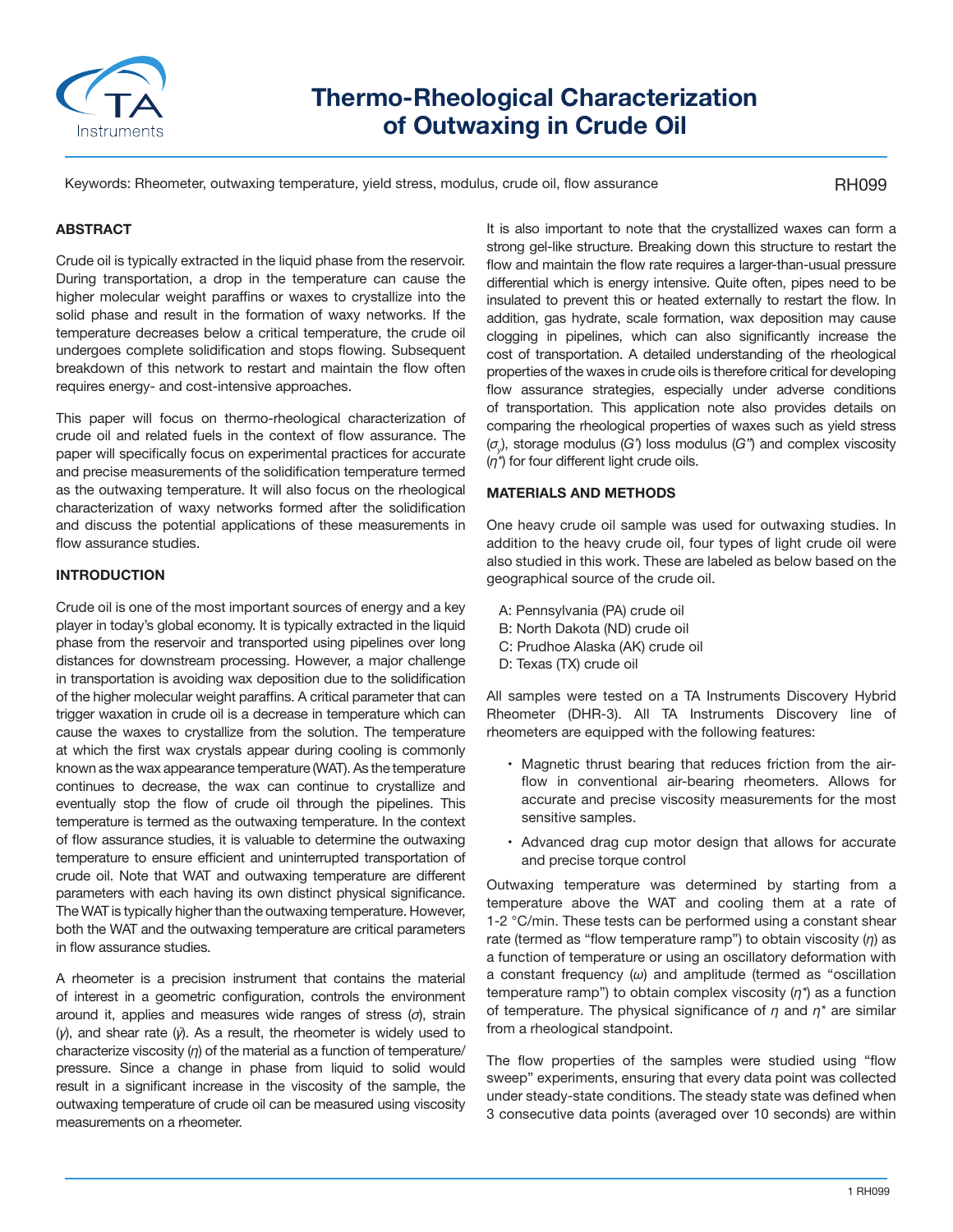5% of each other. Yield stress measurements were performed similarly using stress sweep experiments at different temperatures.

Additional oscillation experiments were performed to determine the viscoelastic properties of the crude oil waxes such as storage modulus (*G'*), loss modulus (*G"*) and complex viscosity (*η\**) especially below the WAT. These experiments specifically comprised of changing the oscillation frequency at a fixed strain and temperature to gain additional insights into the differences in microstructure of the waxy networks and its implication on flow assurance.

Note that all oscillation experiments were performed using an oscillatory strain small enough to characterize the material properties "at rest" without perturbing the structure within the linear viscoelastic region (LVR).

Data analysis and processing was performed using TA Instruments TRIOS software which can be downloaded from the TA Instruments website.

## **RESULTS AND DISCUSSION**

#### Determination of outwaxing temperature

The WAT for all samples was determined using DSC and the data are summarized in table 1 below.

| <b>Sample</b>      | WAT (°C) |
|--------------------|----------|
| <b>Heavy Crude</b> | 45.67    |
| A (PA)             | 13.87    |
| B (ND)             | 2.92     |
| C(AK)              | $-11.59$ |
| D(TX)              | 26.47    |

*Table 1. WAT for the crude oil samples.*

The outwaxing temperature was determined using *"flow temperature ramp"* and *"oscillation temperature ramp"* experiments starting from temperatures above the WAT. The data for the heavy crude oil is shown in Figure 1 below.



*Figure 1. Viscosity (η) and complex viscosity (η\*) vs temperature heavy crude oil. The blue curve represents η measured at a γ̇ of 10 s-1. The green curve represents η\* measured under oscillation at ω = 6.283 rad/s. The cooling rate is 2 °C/min for both curves. Geometry: Parallel plate (40 mm aluminum)*

It can be observed that at a certain temperature, there is a significant increase in both *η* and *η\** ranging over orders of magnitude likely indicating a phase change in the sample. One of the ways to measure the temperature of the phase change is using the "onset point" analysis (available directly in TRIOS). This analysis allows a user to construct two tangents; one along the data prior to transition and other along the slope of the transition. The projected intersection of these tangents on the x-axis (temperature in this case) is denoted as the onset temperature. In this example, the onset point represents the outwaxing temperature. It is interesting to note that the overall change in the *η\** is much higher than η since the lower deformation imposed on the sample in an oscillation temperature ramp allows the formation of a stronger wax network compared to a flow temperature ramp. This is likely due to differences in the size of the wax crystals formed under shear being lower than that formed under quiescent conditions.

While the outwaxing temperatures determined using *η* (flow) or *η\** (oscillation) are comparable in the above sample, it may not be the case for all materials. Both experimental methods simulate outwaxing under different scenarios. An oscillation temperature ramp simulates waxation under quiescent, no-flow, conditions in the pipeline, whereas flow temperature ramp simulates waxation under non-quiescent, pumping flow, conditions. The results from these two approaches can be comparable as observed in the case of the heavy crude sample studied here or can be quite different depending on the chemistry of the sample.

An additional approach to determine liquid-solid transition points like the outwaxing temperature via rheological measurements is by monitoring the storage modulus (*G'*) and loss modulus (*G"*). *G'* is a measure of the energy stored in the elastic structure of the sample. *G"* represents the amount of energy dissipated by the sample upon deformation. If  $G' > G''$ , the material response to the applied deformation is dominated by storage of energy typical in elastic solids. If *G"* > *G'* viscous energy dissipation dominates the material which is typical in liquids. The data for a light crude oil, sample D (TX), is shown in Figure 2 below.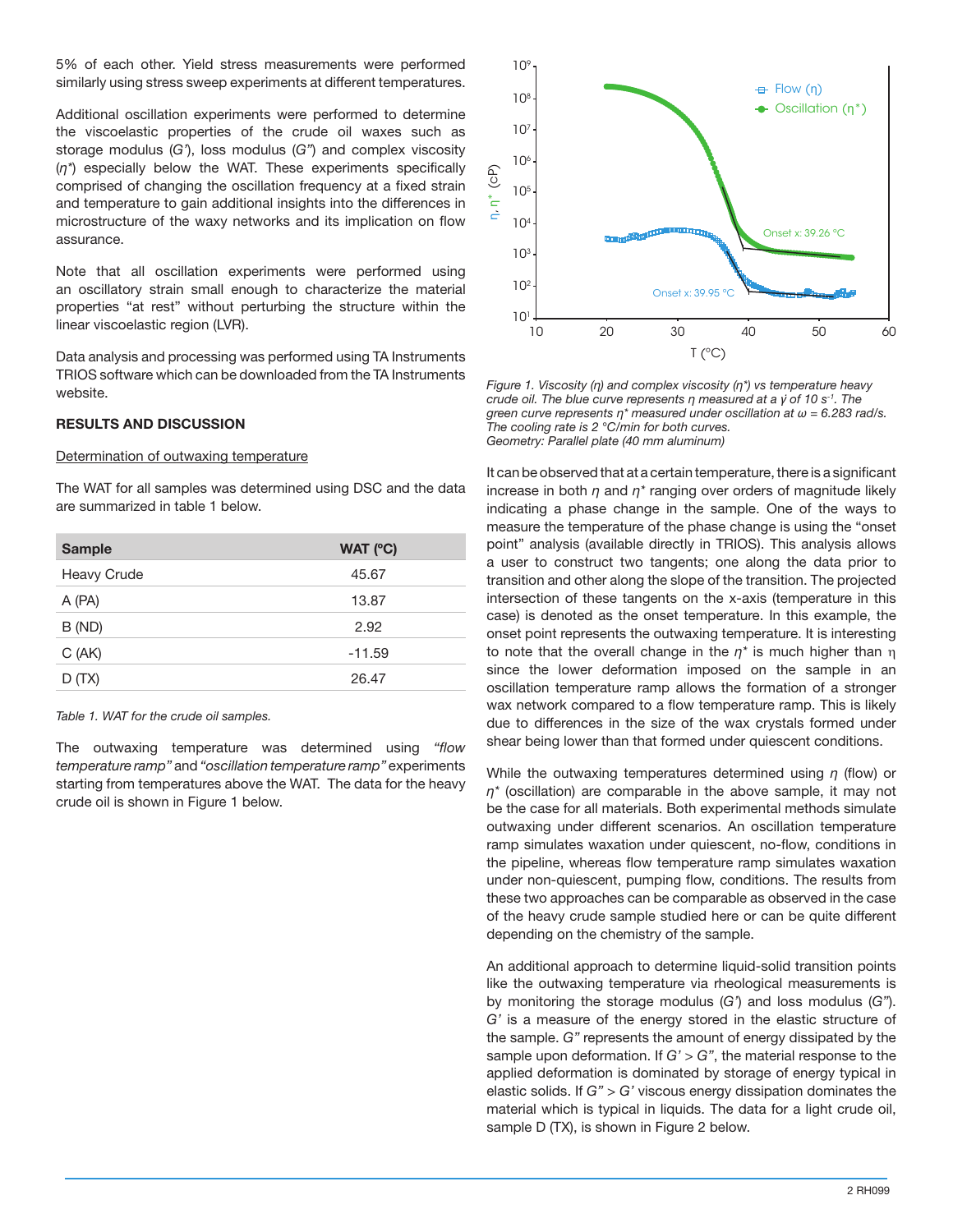

*Figure 2. G' (blue) and G" (green) vs temperature for light crude oil sample D (TX).* 

*Geometry: Couette, recessed end aluminum rotor in aluminum cup Test parameters: ω = 6.283 rad/s. Cooling rate = 1 °C/min.*

The trends in the rheology data can be directly connected with the crude oil's microstructure. Initially, the waxes are dissolved in the liquid phase and there is no elasticity or structure to the sample. Any energy imposed by the deformation is dissipated and the loss modulus, *G"*, dominates. As the sample is cooled, the waxes begin to crystallize which results in an increase in both *G'* and *G"*, but *G'* increases much more rapidly than *G"*. At the outwaxing temperature, the wax begins to form a sample-spanning network structure resulting in a cross-over point in the *G'*-*G"* curves when plotted on the same y-axis scale. The cross-over temperature is denoted as the outwaxing temperature.

Note that the outwaxing temperature calculated from this approach will be lower than that obtained from onset point analysis of *η* or *η\**. This is clearly observed in Figure 2. The benefit of the cross-over modulus approach is that eliminates the user-to-user subjectivity in an onset point analysis depending on the limits chosen during the analysis. On the other hand, a challenge of this approach is that it is done under quiescent conditions. Simulating flow conditions and obtaining oscillation data simultaneously requires complex experimental techniques such as parallel superposition and/or orthogonal superposition. Both options are available on TA Instruments rheometers but are beyond the scope of this application note.

In any case, if the experimental technique and analysis method are kept consistent, outwaxing temperatures can be precisely determined and compared for any crude oil samples.

#### **YIELD STRESS MEASUREMENTS**

The yield stress of any material is the minimum stress required to initiate flow from rest. The waxes formed during outwaxing in a crude oil can impose a yield stress to the entire system, in that a critical stress needs to be applied to the system to initiate or restart flow in a gelled pipeline. As such, the measurement and comparison of yield stress is extremely important in the context of flow assurance.

The flow properties of the light crude oil samples (*η* vs *γ*̇) were first tested at 25 °C using flow sweep experiments using a Couette setup comprising of recessed end aluminum rotor and an aluminum cup. As shown in Figure 3, crude oils A-C were found to be Newtonian and *η* was independent of *γ*̇. This would be expected as the WAT for these samples are significantly below the test temperature.



*Figure 3. η vs γ̇ for samples A-C at 25 °C. Geometry: Couette, recessed end aluminum rotor in aluminum cup The trend lines connecting the data points are shown for clarity.* 

On the other hand, while sample D (TX) exhibited Newtonian behavior at high *γ̇*, the viscosity increased by orders of magnitude as the *γ̇* was lowered. At the lowest shear rates, the viscosity curved displayed a characteristic slope close to -1 (see Figure 4), a behavior that is typically observed in yield-stress fluids.



*Figure 4.* η *vs γ ̇ for sample D (TX) at 25 °C. Geometry: Couette, recessed end aluminum rotor in aluminum cup The trend lines connecting the data points are shown for clarity.*

To investigate this behavior further, sample D (TX) was studied at different temperatures. The setup was changed to a Couette stainless-steel vane rotor in a grooved aluminum cup to minimize slippage. At each test temperature, the sample was allowed to equilibrate at that temperature by performing an oscillation time sweep experiment until *η\** reached a steady state plateau.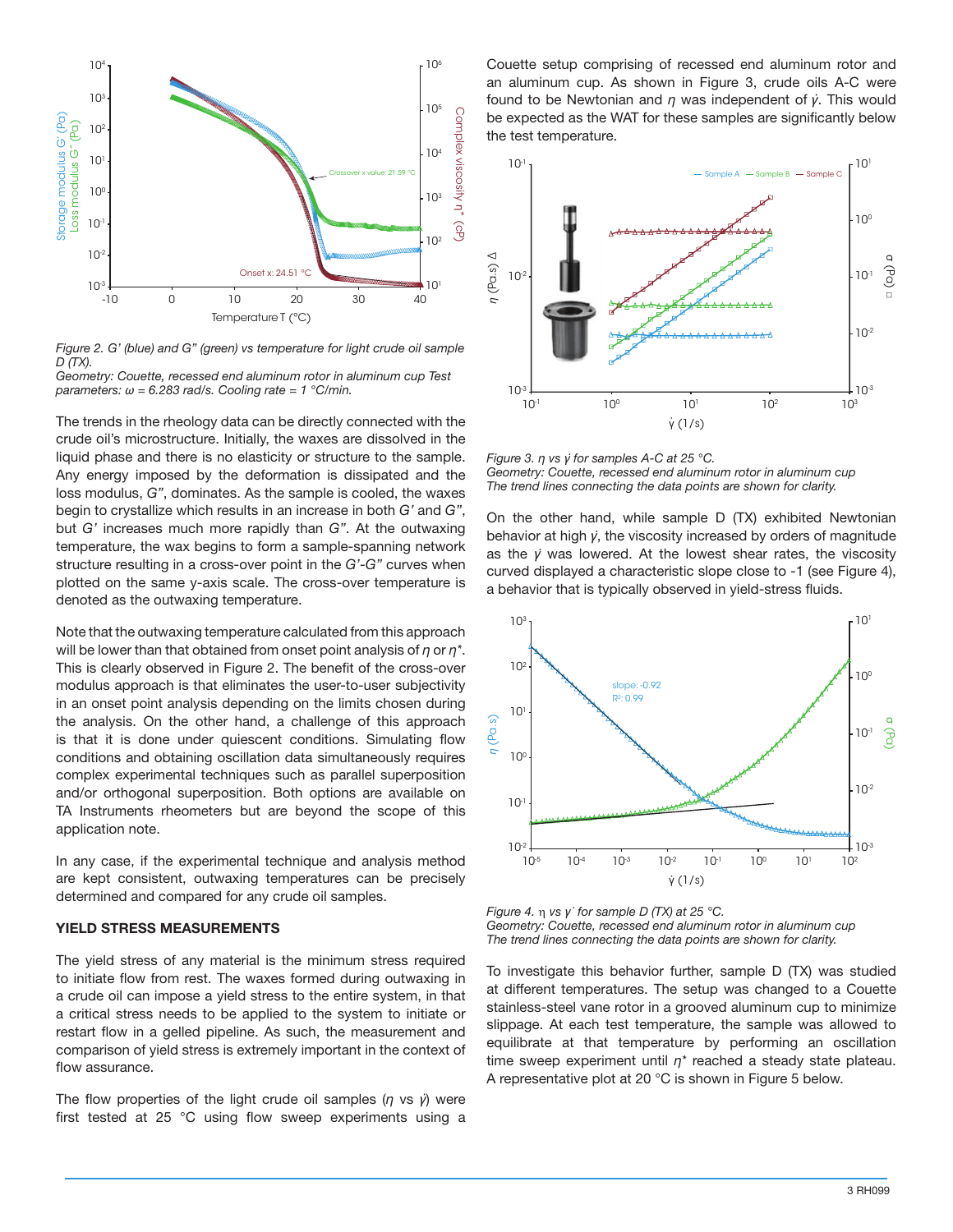

*Figure 5. Oscillation time sweep at 20 °C for sample D (TX). Geometry: Couette, SS vane rotor in grooved aluminum cup Test parameters: ω = 6.283 rad/s*

Post-equilibration, the sample was subjected to a flow experiment where the stress was increased in a controlled fashion. At temperatures of 30 °C and above, sample D (TX) exhibited Newtonian behavior where the viscosity is a constant value and independent of the applied stress. This type of response is comparable to that of samples A-C. However, at temperatures of 25 °C and below, the  $\eta$  is significantly higher than the values recorded at 30 °C. Further, it is observed that *η* drops by orders of magnitude over a narrow stress range, a characteristic rheological signature of yield-stress fluids.



*Figure 6. η vs σ for sample D (TX) at 25 °C. Geometry: Couette, SS vane rotor in grooved aluminum cup The trend lines connecting the data points are shown for clarity.*

The value of stress at which the dramatic drop in η is observed is termed as the "yield stress" or  $\sigma_{\!_\gamma}$ . Below  $\sigma_{\!_\gamma}$ , there is practically no flow occurring in the sample. A comparison of samples A (PA) and D (TX) at four different temperatures is shown in Figure 7. It can be observed that at 25 °C, sample A (PA) exhibits a Newtonian behavior while sample D (TX) exhibits a finite, well-defined *σy* . This is likely due to the high WAT of sample D (TX) compared to sample

A (PA) which results in the formation of a network of waxy structure in sample D (TX) at 25 °C. As the test temperature is lowered, both sample A (PA) and D (TX) exhibit a well-defined *σy* . However, the measured  $\sigma_{\!_\text{y}}$  and the change in  $\eta$  at yield of sample D (TX) is much higher than that of sample A (PA) at all temperatures. These observations indicate that the network structure formed by sample D (TX) might be stronger than that formed by sample A (PA) under identical conditions. These measurements are extremely useful in flow assurance studies as they also provide relative comparisons of the magnitude of pressure drop that might be required for restart of a gelled pipeline. Additionally, the pipelines transporting crude oil D (TX) will need to be maintained at higher temperature for efficient, uninterrupted transportation.



*Figure 7. Comparison of σ<sub>y</sub> of sample A (PA) and D (TX) at A) 25 °C B) 15 °C C) 10 °C and D) 5 °C Geometry: Couette, SS vane rotor in grooved aluminum cup The trend lines connecting the data points are shown for clarity.*

It is important to note that the measured  $\sigma$  will be highly dependent on the experimental setup, testing conditions and the method of analysis. All the experimental parameters need to be kept consistent in order to perform relative comparisons of yield properties of materials as shown above.

#### **CHARACTERIZATION OF VISCOELASTIC PROPERTIES**

In order to further investigate the differences observed in Figure 7, samples A (PA) and D (TX) were cooled to 0 °C under different conditions. In one case, the samples were cooled at 1 °C/min while subjected to a low-strain or small-amplitude oscillation to simulate waxation under quiescent conditions. In the second case, the samples were cooled using the same thermal profile while being subjected to a  $\dot{y}$  of 10 s<sup>-1</sup> to simulate wax formation under conditions of flow. In both cases, the formed waxes were equilibrated at 0 °C after cooling and subsequently subjected to a frequency sweep. The data are shown in Figures 8 below.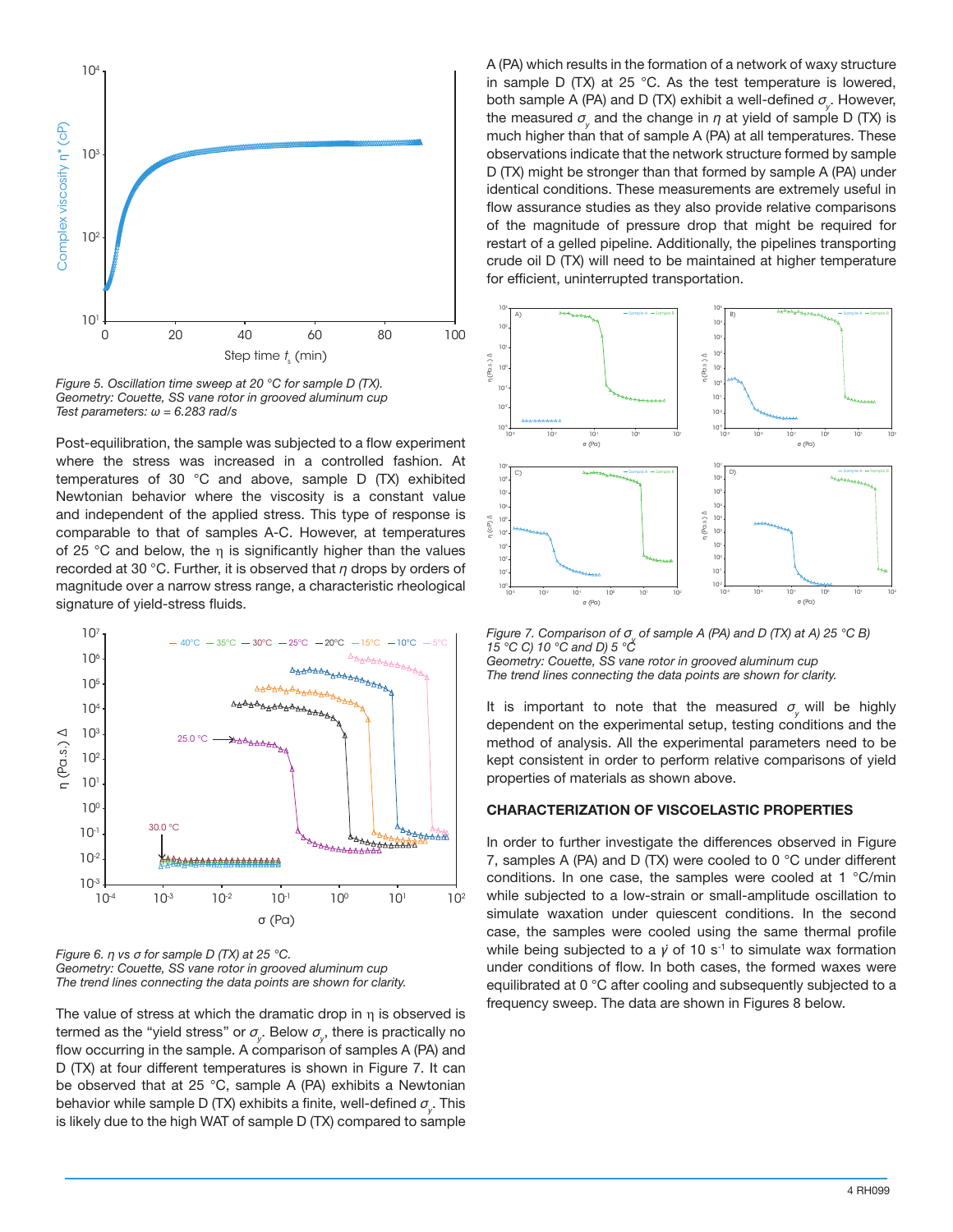

*Figure 8. Comparison of G' (∆) and G" (□) of sample A (PA) and sample D (TX).* 

*Geometry: Couette, recessed end aluminum rotor in aluminum cup Wax formation conditions: Cool from 40 °C to 0 °C at 1 °C/min, oscillation at*  $\omega$  *= 6.283 rad/s, y= 0.1% (for the blue curves), shear rate at 10 s<sup>-1</sup> (for the green curves)* 

*The trend lines connecting the data points are shown for clarity.*

It can be observed that for both samples, *G'* is higher than the corresponding *G"* with a slope of *G'* vs *ω* ~ 0.1 indicating that the waxes may have a gel-like network structure. It is interesting to note that the *G'* and *G"* of the waxes formed under quiescent conditions is about an order of magnitude higher than the corresponding *G'* and *G"* of waxes formed under flow conditions. This underscores the importance of consistent thermal and mechanical history when performing comparative studies, especially when studying sensitive changes in waxation of crude oil. Further comparison shows that under identical thermal and mechanical history, *G'* of sample D (TX) is higher than that of sample A (PA) indicating that the waxy gels are much stronger for sample D (TX). This is coherent with the trends observed in the yield stress measurements.

Similar comparisons were performed for samples A-D. The test temperature was chosen as -40 °C so that it is sufficiently below the WAT for all the samples. A dual-stage peltier plate equipped with an insulated solvent trap and heat-break parallel plate geometries ensured that the uniformity and accuracy of temperature. The complex modulus (*G\**) which is a measure of the total strength of the material, including both elastic (*G'*) and viscous (*G"*) contributions is used for comparison. The data is presented in Figure 9.



*Figure 9. Comparison of G\* of samples A-D at -40°C as a function of ω Geometry: Parallel plate (40 mm heat-break) with dual-stage peltier Wax formation conditions: Cool from 40 °C to -40 °C at 2 °C/min,*  $\dot{v} = 0$ *s-1(rotor was stationary during the cooling process) The trend lines connecting the data points are shown for clarity.*

The *G\** of the waxes formed from samples C (AK) and D (TX) is significantly higher than sample A (PA) and B (ND) indicating that the network microstructure for the waxes are different. A similar trend was observed for *G'* and *G"*. Fundamentally, the above differences in *G\** motivate further investigations into the microstructure of the sample using additional analytical techniques and relate it to differences in chemistry. From an application standpoint, the modulus data provides a measure of the strength of the waxy network formed under different conditions which can be used for further flow assurance studies.

## **CONCLUSION**

The crystallization of the waxy components in crude oil is an important transition that needs to be well-characterized and understood to ensure the smooth transportation of crude oil across the globe. Thermo-rheological measurements are critical to understand the changes in the flow properties of the crude oil with respect to temperature. Rheological measurements performed using a sensitive, state-of-the-art rheometer such as the ones offered by TA Instruments allow these measurements to performed precisely and accurately in a convenient manner. It allows for a facile comparison of outwaxing temperature of different crude oil formulations as well as determine the mechanical properties of the waxes formed in a complex chemical environment. These studies can also be applied to other products of the oil and gas industry such as fuels and distillates.